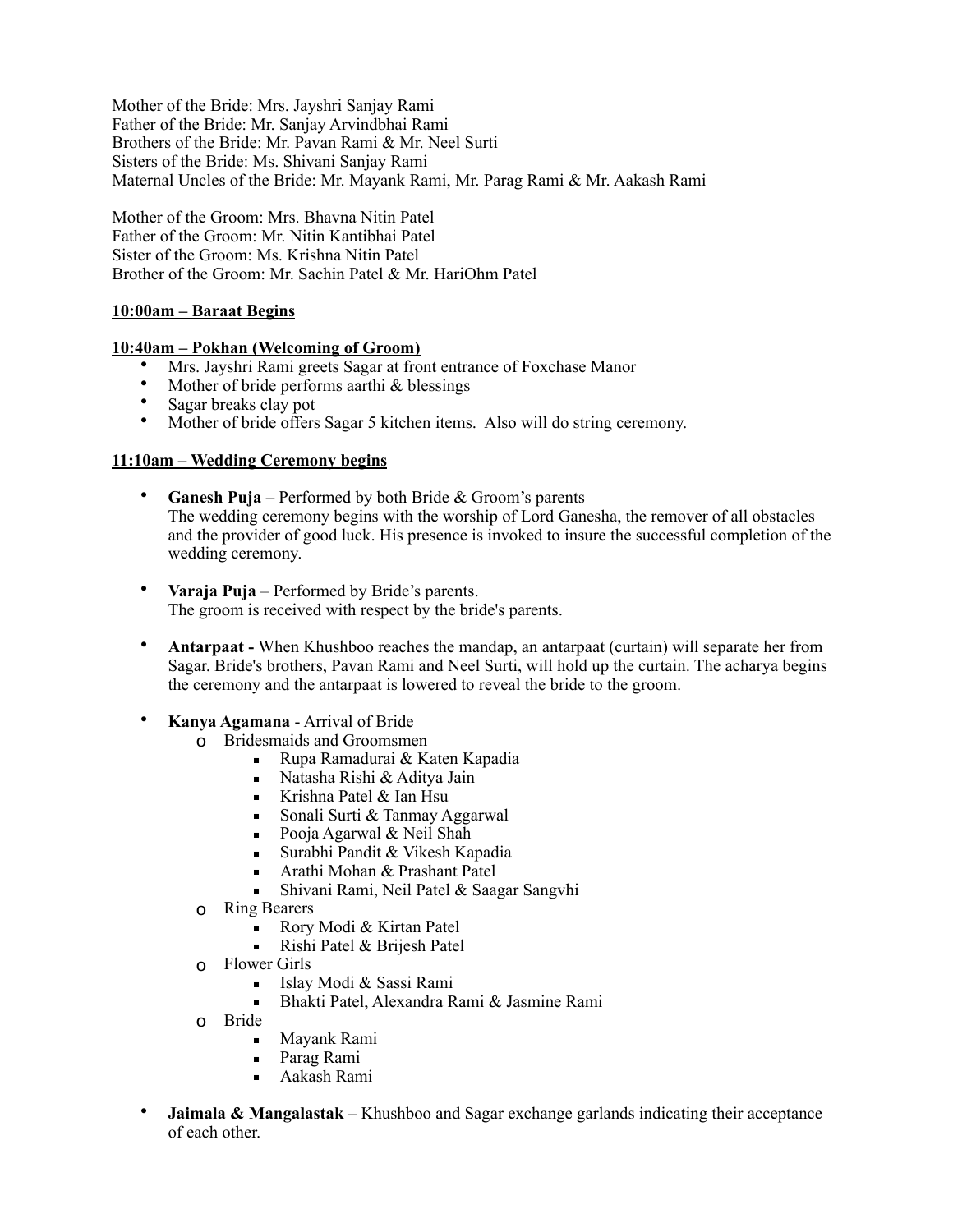- **Kanya Daan & Hasta Malap** This ritual is when the bride, Khushboo, is given away by her parents and the bride's hand is placed over the groom's, Sagar. In essence, the bride's parents are handing over the Goddess Laxmi (their daughter) to Lord Vishnu (the groom).
- **Cheda Baduana (Granthi Bandhan)** Khushboo's sister, Shivani Rami and Sagar's sisters Krishna Patel, will tie a knot between one end of Sagar's scarf and Khushboo's sari to symbolize their marriage.
- **Varmala** In this ceremony a cord is tied around the couple's necks to protect them from evil. These cords will be tied by maharaj with help of the bride and groom's sisters, Shivani Rami and Krishna Patel.
- **Choondi Odhawanu** Sagar's mother will drape a red colored chundi on Khushboo's head. She can remove the choondi before the Vivah Havan.
- **Vivah Havan** The sacred fire ceremony ascertaining that all auspicious undertakings are begun in an atmosphere of purity and spirituality
- **Mangal Pheras** The Brides brothers, Pavan Rami and Neel Surti, will offer rice to the bride before each of the four circles around the sacred fire. Sagar and Khushboo circle the sacred fire four times, signifying the four basic human goals of Dharma, Artha, Kama and Moksha. Meanwhile, the priest chants mantras and the groom also recites them. As a fun tradition, at the end of the fourth round, the bride and groom will run to sit down first. It is said that the one who finds a seat first will rule the house.
- **Ashma Arohan** Bride steps on stone. Groom tells to the bride to be strong like a stone.
- **Saptapadi** The groom helps the bride touch seven betel nuts with her right toe, while they recite the seven vows: for nourishment, strength, prosperity, happiness, progeny, long life and harmony and understanding, respectively.
- **Mangalsutra & Sindoor** Sagar will give Khushboo a gold necklace with black beads called a mangalsutra. He will then adorn sindur, red power, on the part of her hair. The necklace  $\&$  the sindur symbolizes that she is now a married woman.
- **Exchange of Rings & Vows** Sagar and Khushboo exchange rings blessed by the priest, their parents, and the rest of their families as a symbol of their holy matrimony. They will also share wedding vows at this time.
- **Kansaar Bhakshan** Both mothers will feed Khushboo & Sagar with Indian sweets. They will then feed each other sweets.
- **Akhand Sobhagyavati** Five married women from the bride's side and five women from groom's side will pass by the couple at this time and whisper blessings into the bride's right ear.
	- o Rachana Rami
	- o Hemangini Rami
	- o Deborah Rami
	- o Shilpa Vaidya
	- o Sandra Rami
	- o Alexis Modi
	- o Anita Patel-Surti
	- o Usha Patel
	- o Jayshri Patel
	- o Pari Patel
	- o Heena Patel
	- o Anita Patel